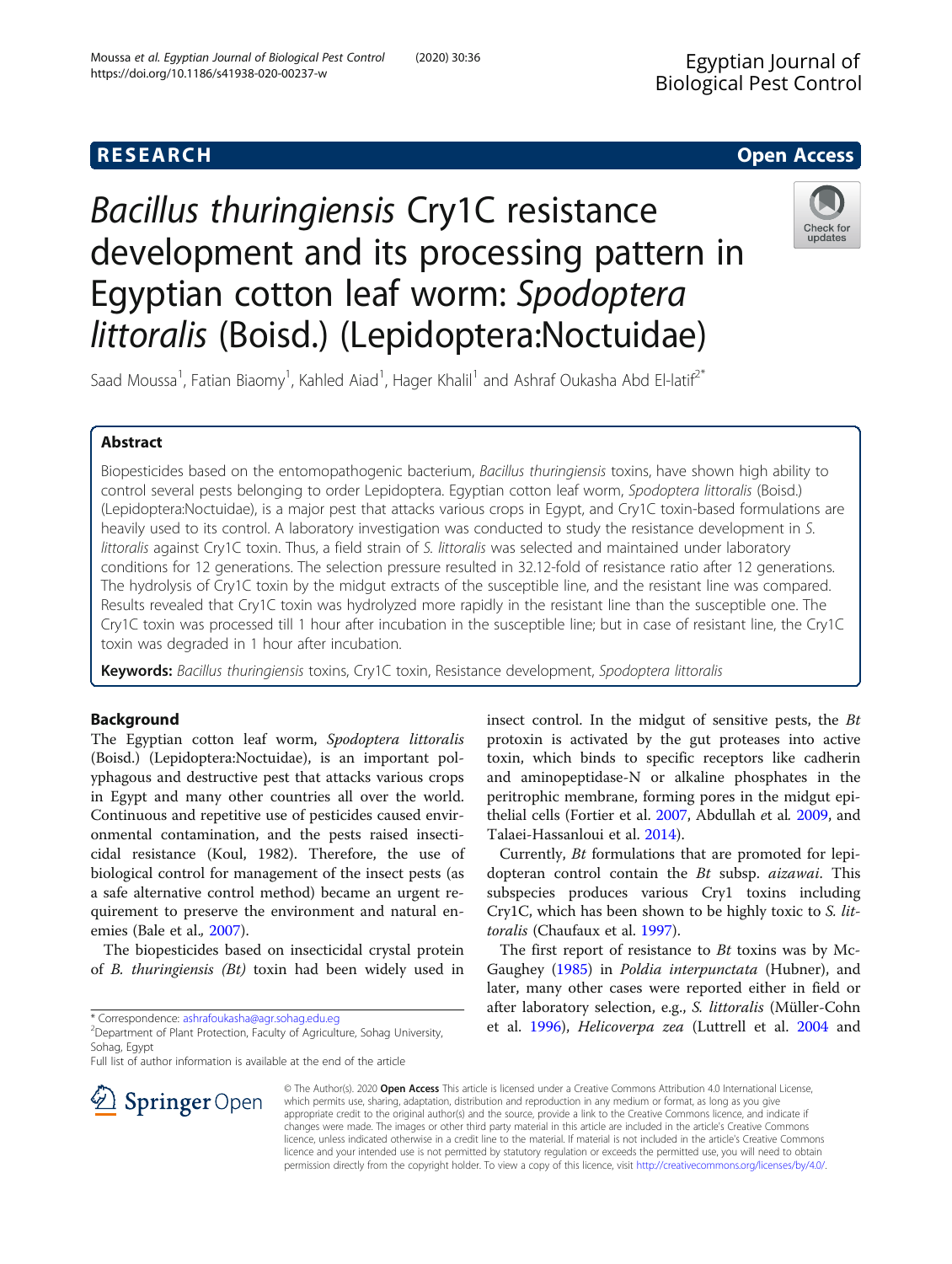<span id="page-1-0"></span>Tabashnik et al. [2008\)](#page-4-0), Spodoptera frugiperda (Kruger et al. [2009\)](#page-4-0), and Busseola fusca (Strydom et al. [2019\)](#page-4-0).

Recently, dependence on Bt-pesticides to control cotton leaf worm in Egypt has been increased, and due to the economic importance of the cotton crop, these compounds are applied repeatedly for several times per season in the cotton fields. However, very little information is available on the status of Bt resistance in S. littoralis in Egypt.

This research therefore reports studies on the resistance development to Bt Cry1C toxin in the Egyptian cotton leaf worm and its processing pattern.

#### Materials and methods

#### Insect culture

Larvae of the cotton leaf worm, S. littoralis, originally collected from cotton fields located in Kafer Elsheikh Governorate, Egypt, were reared on the artificial diet de-scribed by Kranthi [\(2005\)](#page-4-0) at  $27 \pm 1$  °C, 70% RH, and a photoperiod of 14:10 (L:D) h. After pupation, the pupae were collected and kept in glass jars until adult emergence. The adults were allowed to feed on 10% sugar solution and lay eggs in the same jars. The eggs were collected on tissue paper and kept in small jars along with a wetted cotton piece as a source of moist for hatching.

#### Preparation of B. thuringiensis Cry1C toxin

Cry1C toxin was cultured and purified as described by Abdullah et al. ([2009](#page-4-0)) and modified by Moussa ([2009](#page-4-0)). The bacterial cells were inoculated in a 5-ml culture tube for overnight. The overnight culture was then subcultured in a 1-L flask to grow further for 3–5 days in T3 medium (3.0 g Trypton, 2.0 g Tryptose, 1.5 g yeast extract,  $0.0005$  g MnCl<sub>2</sub>,  $8.9$  g NaH<sub>2</sub>PO<sub>4</sub>). The growth was harvested at 5200 rpm for 10 min at 4 °C. The pellets were collected and washed in (50 mM EDTA) buffer for 4–6 times/each with 10,000 rpm for 10 min at 4 °C. The obtained pellet was re-suspended in 5 ml of (50 mM Tris, HCl, 5 mM EDTA, pH 7.0) buffer. These inclusion bodies were examined by 10% SDS-PAGE gel electrophoresis. The protein concentration was determined using the Bradford method according to Bradford ([1976](#page-4-0)). The inclusion bodies were then aliquoted in 1.5 ml Eppendroff tubes and stored at − 20 °C.

### Bioassay of Cry1C toxin

Bioassay Cry1C toxin was conducted using diet incorporation method. Five different concentrations of Cry1C toxin in water were prepared, and 4 replicates for each concentration were represented. Moreover, the control replicates were treated by  $dH_2O$  instead of Cry1C toxin. Twenty newly hatched neonates were placed onto the surface of the diet in each replicate, using a thin brush

and then kept under laboratory conditions. The larval mortality was recorded 7 days after treatment, and the median lethal concentration  $LC_{50}$  was calculated according to Finney ([1971\)](#page-4-0).

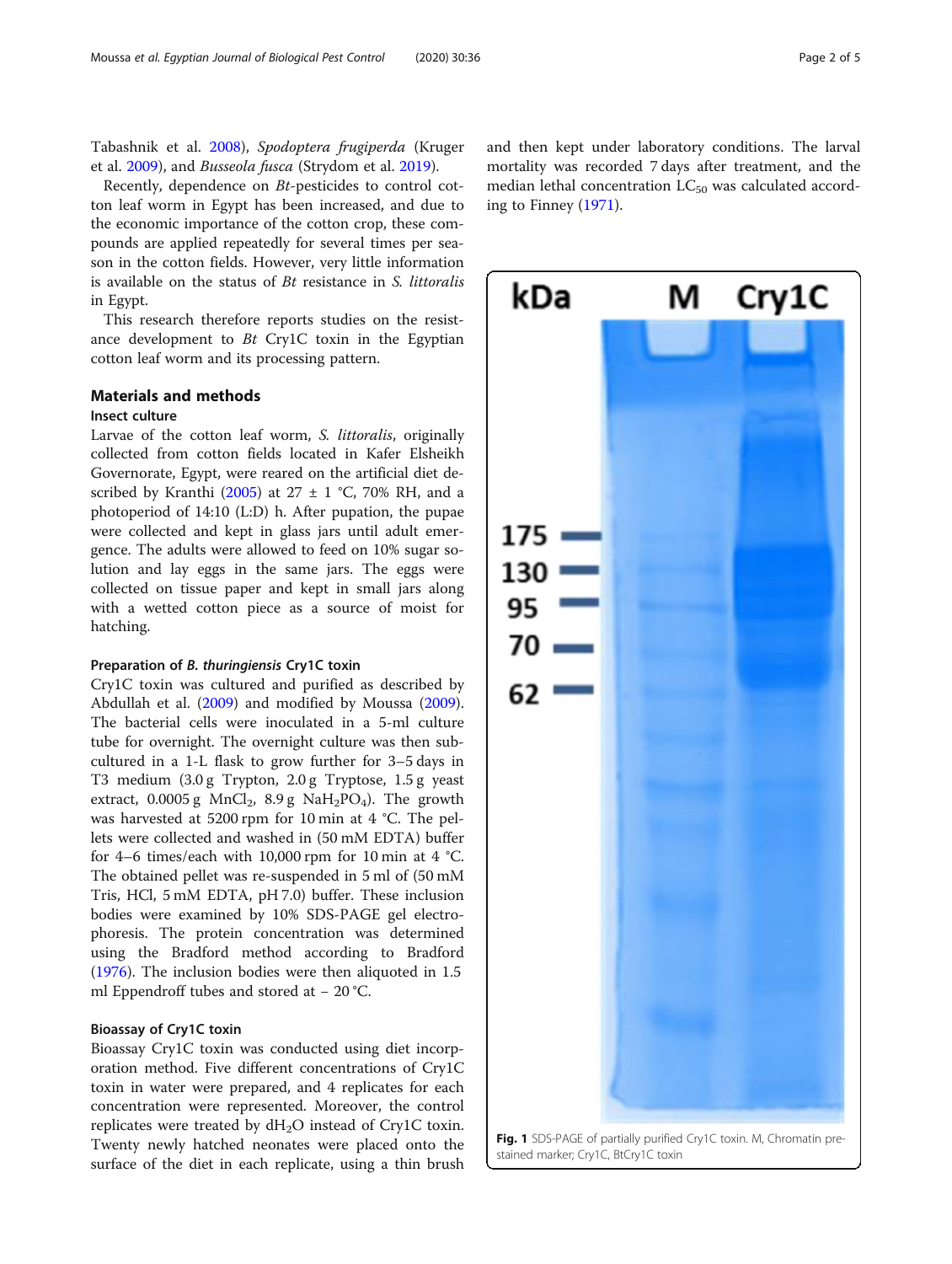#### Selection pressure

Selection of S. littoralis neonates for resistance was initiated by transferring of 500 neonates onto the surface of artificial diet incorporating Cry1C toxin for 4 subsequent days with care always taken to obtain about 75% mortality or higher. The survived larvae were then transferred to feed on toxin-free diet until pupation. The emerged adults were allowed to feed on 10% sugar solution. The laid eggs were collected and kept in plastic cups along with wetted cotton piece until hatching. The above selection procedure was repeated on the newly hatched neonates of the second generation, and this regular work was performed at every generation until 12 generations. The bioassay was conducted at F1, F3, F6, F9, and F12 in order to calculate the  $LC_{50}$ . Resistance ratios were calculated by dividing the  $LC_{50}$  of selected generation by the  $LC_{50}$  of F1.

#### Preparation of gut extract

Gut extract was performed referring to the method described by Moussa ([2009](#page-4-0)). Ten 4th instar larvae were dissected on ice, and their guts were pooled in 300 μl  $dH<sub>2</sub>O$  in microcentrifuge tubes. An amount of 1.5 phenyl methane sulfonyl fluriode (PMSF) was added to inhibit proteinase enzymes. The guts were grinded gently then centrifuged at 14,000 rpm for 15 min at  $4^{\circ}$ C. The supernatant was carefully transferred into sterilized Eppendorf tubes and kept at  $-20$  °C for further use.

#### Digestion and processing of Cry1C toxin

In order to compare the processing of Cry1C toxin in the midgut of susceptible (F1) and resistant line (F12) of the cotton leaf worm, an amount of 50 μl gut extract sample was mixed with 10 μg of Cry1C toxin in microcentrifuge tube, and the volume was completed to  $25 \mu l$ , using universal buffer (11.5 mM boric acid, 7.8 nM citric acid, 18.7 mM Na2HPO4, and 68.9 mM NaOH, PH 9.75) (Frugoni [1957\)](#page-4-0). Samples were incubated at room temperature at different time intervals, viz., 5, 15, 30 min, and 1 h with Cry1C toxin. Toxin processing was terminated by heating the sample at 100 °C for 5 min. The samples were cooled down at room temperature, and sample buffer was added. The samples were again boiled for 5 min for protein digestion (Moussa [2009\)](#page-4-0). Finally, the samples were analyzed using SDS-PAGE (4% stalking gel and 10% separating gel).

#### Results and discussion

Cry1C toxin-based insecticide is being repetitively used to control S. littoralis in Egypt. In 1996, a strain of S. littoralis was selected with Cry1C toxin that developed 500-fold resistance (Muller-Cohn et al. 1996). Another case of Cry1C toxin resistance was reported by Chaufaux et al. ([1997](#page-4-0)) as after selection that the 12th generation of S. littoralis showed more than 500-folds of resistance than the control. In the present experiment, neonates of S. littoralis were selected against Cry1C toxin. Cry1Ctoxin was purified from Bt culture, and the concentration of Cry1C toxin stock solution was 0.5 μg/μl. The stock solution of Cry1C toxin was checked on SDS-PAGE gel and its band appeared at 65 kDa molecular weight (Fig. [1](#page-1-0)).

#### Development of resistance

Before selection, the larvae of S. littoralis (F1) were sensitive to Cry1C toxin with  $LC_{50}$  of 0.17  $\mu$ g/g diet (Table 1).  $LC_{50}$  of Cry1C toxin increased to 2.40  $\mu$ g/g diet in F3 than F1 with resistance ratio of 14.12 folds.  $\mu$ g/g diet. The resistance ratio increased from generation to another until it reached 32.12 folds in F12. The present data cleared that S. littoralis had the ability to develop the resistance to Bt toxins, while exposed to diet mixed with the toxin for subsequent generations, as other lepidopteran pests (Tabashnik et al., [1997](#page-4-0) and Moussa and Gujar, [2005](#page-4-0)).

The earlier studies proved that laboratory strain of the cotton leaf worm had evolved moderate resistance in 8 subsequent generations of selection pressure against inclusion bodies of Cry1C toxin. The resistance ratio reached 5.8 and 3.4-folds for the Egyptian local Bt isolates of DI29 and entomocidus, respectively. Additionally, when the cotton leaf worm was selected against commercialized Bt formulations of Agerin and Diple  $2^x$ , the LC<sub>50</sub> increased to 20.5 and 16.3-folds, respectively (Mohammed [1997\)](#page-4-0). The spore/crystal mixture used in the previous study might contain associated particles that may delay resistance

Table 1 Resistance development in Spodoptera littoralis laboratory selected line against Cry1C toxin

| Generation     | LC50 ( $\mu$ g/g diet) | 95% confidence limit | Slope $\pm$ Se  | Resistance ratio (RR) |
|----------------|------------------------|----------------------|-----------------|-----------------------|
| F1             | 0.17                   | $0.11 - 0.24$        | $1.39 \pm 0.16$ |                       |
| F <sub>3</sub> | 2.40                   | $2.06 - 3.01$        | $2.87 \pm 0.59$ | 14.12                 |
| F <sub>6</sub> | 3.74                   | $2.84 - 5.35$        | $1.80 \pm 0.37$ | 22.00                 |
| F <sub>9</sub> | 5.39                   | $4.33 - 7.61$        | $2.33 \pm 0.47$ | 31.71                 |
| F12            | 5.46                   | $4.75 - 6.60$        | $2.79 \pm 0.47$ | 32.12                 |
|                |                        |                      |                 |                       |

RR resistance ratio (LC<sub>50</sub> of resistance/LC<sub>50</sub> of F1 strain)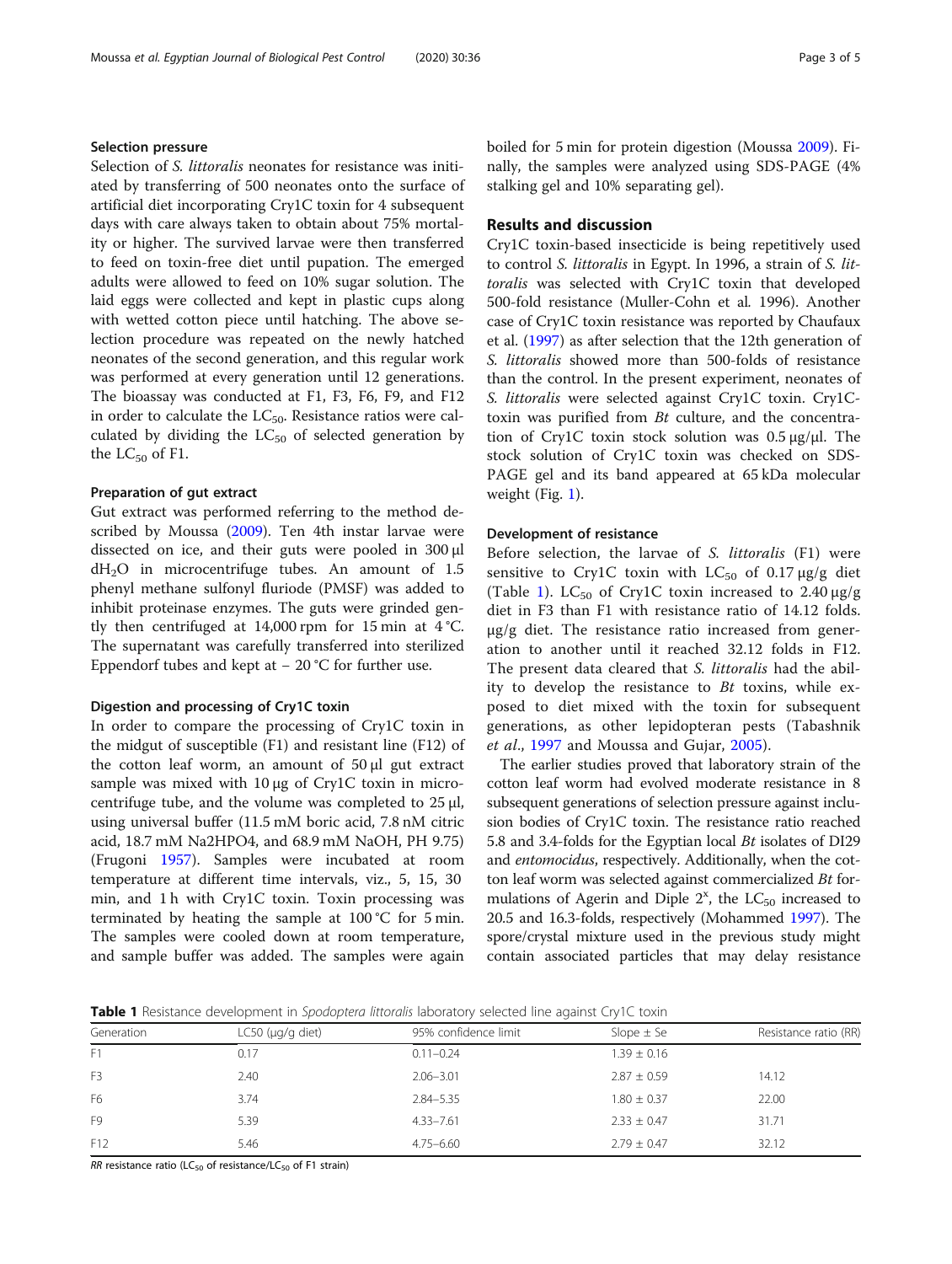

development in cotton leaf worm strain compared to purified toxins in the present investigation.

#### Processing of Cry1C by S. littoralis midgut extract

In the present study, the hydrolysis of Cry1C toxin by the midgut extracts in the susceptible line of S. littoralis (F1) and the resistant line (F12) was studied to determine if there were differences in protoxin activation in both lines. The Cry1C partially purified toxin was incubated with their gut extracts at different time intervals, viz., 5, 15, 30 min, and 1 h. Then, the samples were separated on SDS-PAGE. Results revealed that at 5 min after incubation, one fragment of 65 KDa appeared in susceptible line, while 3 fragments were observed between 62 and 70 KDa in resistant line (Fig. 2).

After 15 min of incubation, 3 fragments between 65 and 70 kDa appeared in the susceptible line. On the other hand, after 30 min of incubation with gut extract of resistant line, one more lowering band at 65 kDa appeared but did not appear in the susceptible line. When Cry1C was incubated by gut extract for 1 h, the upper band at 70 kDa position in resistant line was totally disappeared, and the lowest band became thicker; however, the same band in susceptible line was not totally degraded despite the lowest band was increased. The above observation revealed that the degradation of the Cry1C fragment in resistant line was faster than in the susceptible line. The processing of Cry1C toxin with

susceptible and resistant lines varied at different time intervals. In susceptible line, the Cry1C toxin was processed till 1 h after incubation. But in case of resistant line, the Cry1C toxin was degraded in 1 h after incubation. This data is in agreement with that reported by Moussa ([2009\)](#page-4-0) who mentioned that Cry1Ac toxin was digested and processed in Helicoverpa armigera (H.) within an hour after treatment.

#### Conclusions

The present study proved that the Egyptian cotton leaf worm, S. littoralis, has the ability to build up the resistance gradually, while exposure to  $Bt$  toxin for subsequent generations. Additionally, the  $Bt$  toxin was hydrolyzed more rapidly in the resistant line than in the susceptible one.

#### Abbreviation

Bt: Bacillus thuringiensis

#### Acknowledgements

The authors gratefully thanked the Science and Technology Development for Fund (STDF) for funding this work through the project number 375.

#### Authors' contributions

SM planned the outline of the research work. AOA prepared the manuscript, while all authors equally did the bioassay experiments. The authors have read and approved the final manuscript.

#### Funding

The research work is funded by the Science and Technology Development for Fund (STDF) through the project number 375.